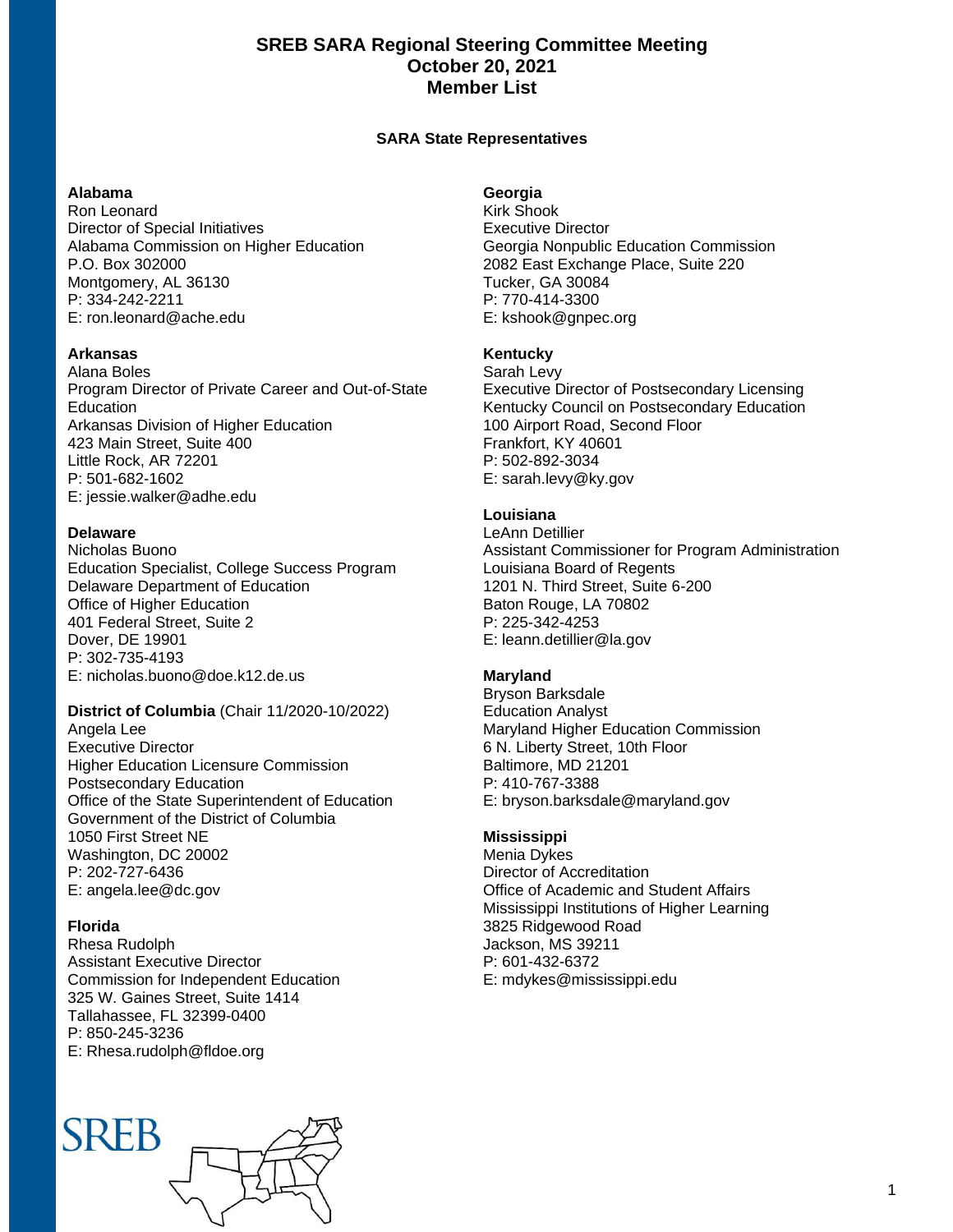# **SREB SARA Regional Steering Committee Meeting October 20, 2021 Member List**

**North Carolina** (Vice Chair 11/2020-10/2022) Terrence Scarborough Director of SARA-NC UNC-General Administration North Carolina State Education Assistance Authority P.O. Box 14103 Research Triangle Park, NC 27709 P: 919-248-4660 E: terrence@saranc.org

## **Oklahoma**

Kyle Foster Assistant Vice Chancellor for Academic Affairs Oklahoma State Regents for Higher Education 655 Research Parkway Suite 200 Oklahoma City, OK 73101 P: 405-225-9163 E: kfoster@osrhe.edu

## **Pennsylvania**

Lynette Kuhn Division Chief Pennsylvania Department of Education Division of Higher and Career Education 333 Market Street Harrisburg, PA 17126 P: 717-783-7268 E: lykuhn@pa.gov

## **Puerto Rico**

David Baez Davila Economic Program Analyst Puerto Rico Board of Postsecondary Institutions Department of State PO Box 9023271 San Juan, PR 00902-3271 P: 787-722-2121 E: dbaez@estado.pr.gov

# **South Carolina**

Michael Igbonagwam Program Manager Office of Academic Affairs South Carolina Commission on Higher Education 1122 Lady Street, Suite 300 Columbia, SC 29201 P: 803-737- E: mIgbonagwam@che.sc.gov

## **Tennessee**

Julie Woodruff Assistant Executive Director of Postsecondary School Authorization and Lead Attorney Tennessee Higher Education Commission 404 James Robertson Parkway Parkway Towers, Suite 1900 Nashville, TN 37243 P: 615-253-8857 E: julie.woodruff@tn.gov

## **Texas**

Jessica Acton Program Director Academic Quality and Workforce Texas Higher Education Coordinating Board P. O. Box 12788 Austin, TX 78711 P: 512-427-6214 E: Jessica.acton@thecb.state.tx.us

# **Virgin Islands**

Sharlene Harris Interim Vice President of Information Services & Institutional Assessment Univeristy of the Virgin Islands No. 2 John Brewers Bay St. Thomas, VI 00801 P: 340-693-1361 E: sharris@uvi.edu

# **Virginia**

Darlene Derricott Director of Academic Services State Council of Higher Education for Virginia 101 N 14th Street, 9th Floor Richmond, VA 23219 P: 804-225-2621 E: darlenederricott@schev.edu

## **West Virginia**

Nikki Bryant Director of Academic Programming West Virginia Higher Education Policy Commission West Virginia Council for Community & Technical College Education 1018 Kanawha Boulevard E., Suite 700 Charleston, WV 25301 P: 681-313-2290 E: nikki.bryant@wvhepc.edu